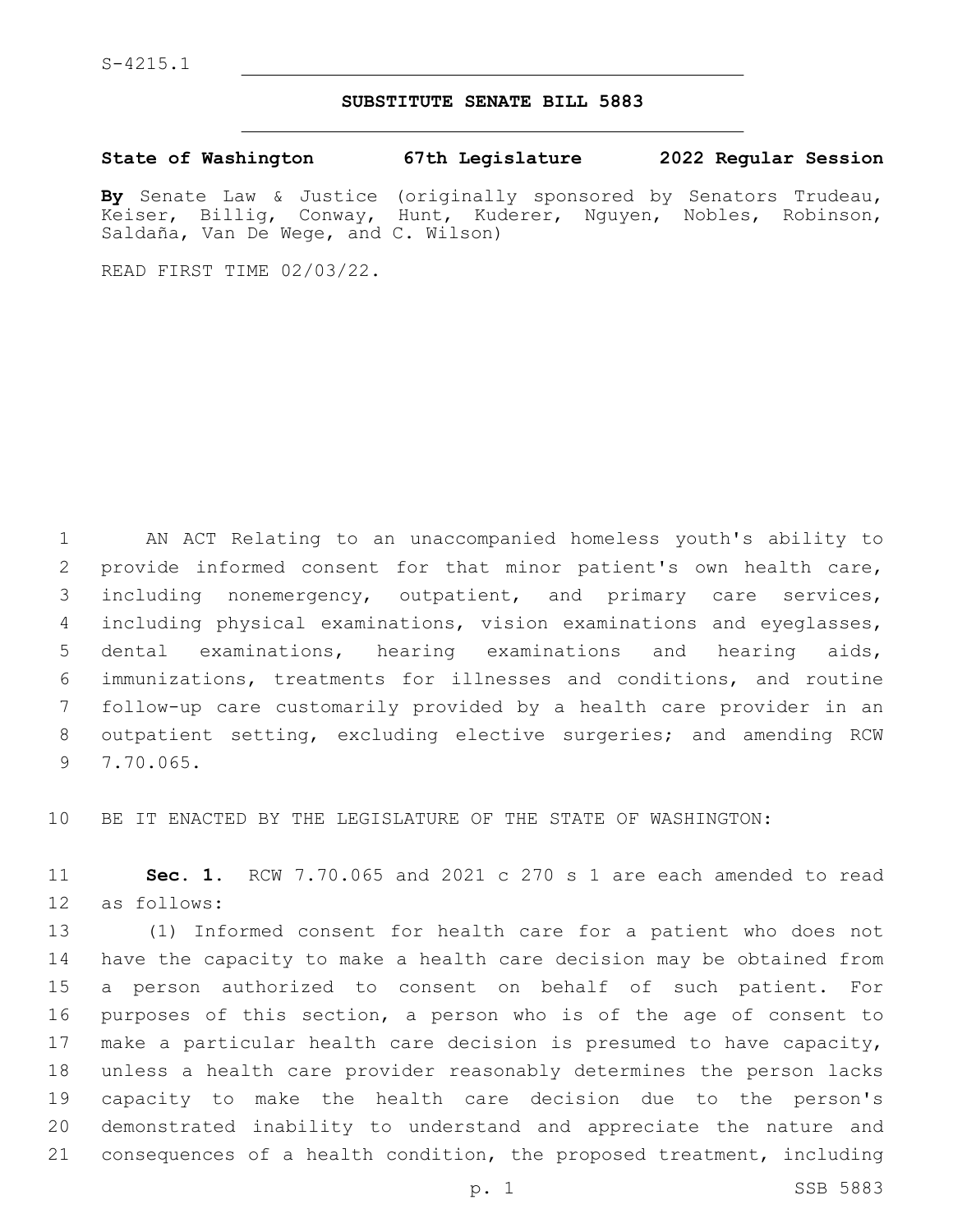the anticipated results, benefits, risks, and alternatives to the proposed treatment, including nontreatment, and reach an informed decision as a result of cognitive impairment; and the health care provider documents the basis for the determination in the medical 5 record.

 (a) Persons authorized to provide informed consent to health care on behalf of an adult patient who does not have the capacity to make a health care decision shall be a member of one of the following classes of persons in the following order of priority:

10 (i) The appointed quardian of the patient, if any;

 (ii) The individual, if any, to whom the patient has given a durable power of attorney that encompasses the authority to make 13 health care decisions;

(iii) The patient's spouse or state registered domestic partner;

 (iv) Children of the patient who are at least eighteen years of 16 age;

17 (v) Parents of the patient;

18 (vi) Adult brothers and sisters of the patient;

 (vii) Adult grandchildren of the patient who are familiar with 20 the patient;

 (viii) Adult nieces and nephews of the patient who are familiar 22 with the patient;

 (ix) Adult aunts and uncles of the patient who are familiar with 24 the patient; and

 $(25)$   $(x)$   $(A)$  An adult who:

26 (I) Has exhibited special care and concern for the patient;

(II) Is familiar with the patient's personal values;

(III) Is reasonably available to make health care decisions;

 (IV) Is not any of the following: A physician to the patient or an employee of the physician; the owner, administrator, or employee of a health care facility, nursing home, or long-term care facility where the patient resides or receives care; or a person who receives 33 compensation to provide care to the patient; and

(V) Provides a declaration under (a)(x)(B) of this subsection.

 $(B)$  An adult who meets the requirements of (a)(x)(A) of this subsection shall provide a declaration, which is effective for up to six months from the date of the declaration, signed and dated under penalty of perjury pursuant to chapter 5.50 RCW, that recites facts and circumstances demonstrating that he or she is familiar with the 40 patient and that he or she: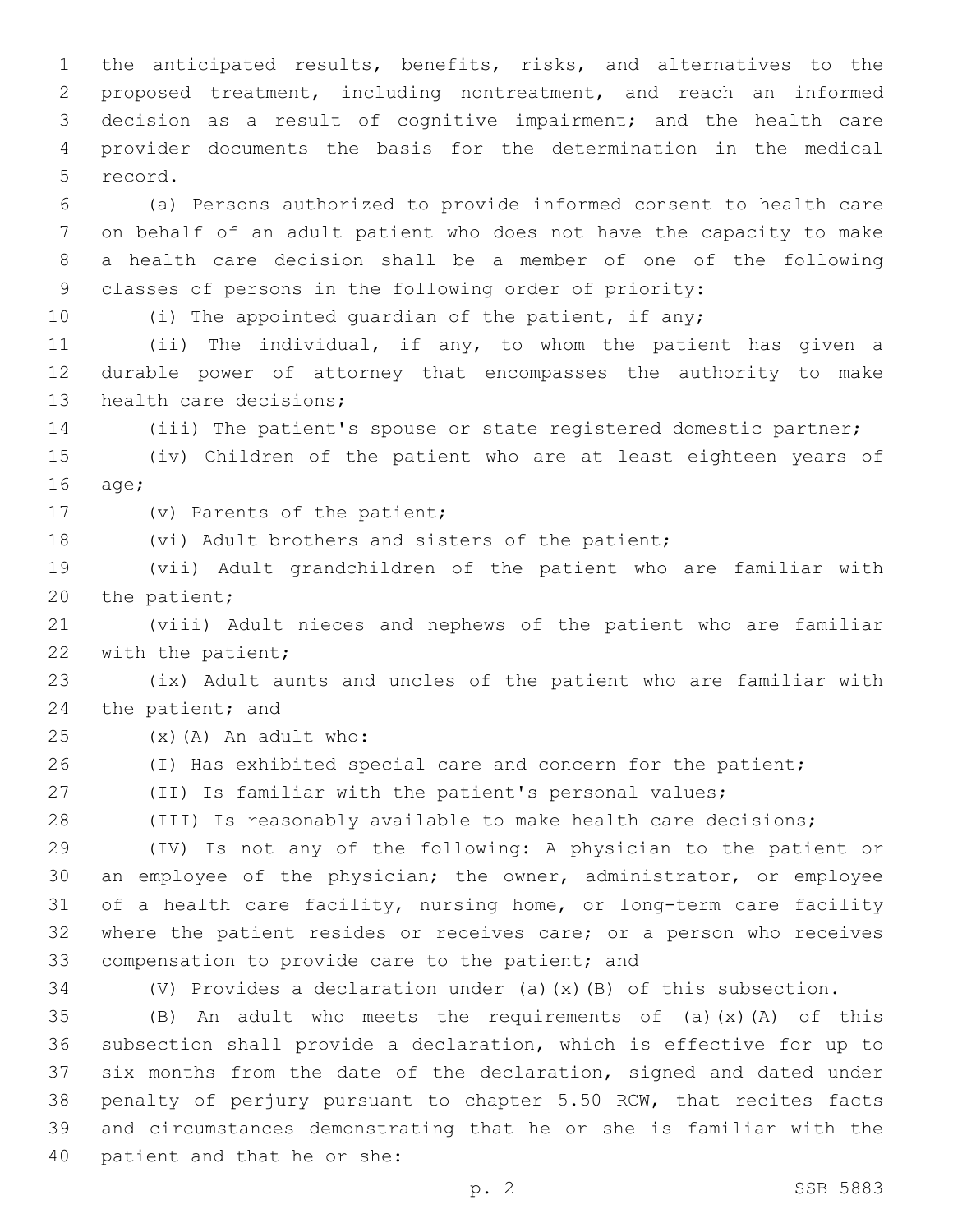(I) Meets the requirements of (a)(x)(A) of this subsection;

(II) Is a close friend of the patient;2

 (III) Is willing and able to become involved in the patient's 4 health care:

 (IV) Has maintained such regular contact with the patient as to be familiar with the patient's activities, health, personal values, 7 and morals; and

 (V) Is not aware of a person in a higher priority class willing and able to provide informed consent to health care on behalf of the 10 patient.

 (C) A health care provider may, but is not required to, rely on a declaration provided under (a)(x)(B) of this subsection. The health care provider or health care facility where services are rendered is immune from suit in any action, civil or criminal, or from professional or other disciplinary action when such reliance is based on a declaration provided in compliance with (a)(x)(B) of this 17 subsection.

 (b) If the health care provider seeking informed consent for proposed health care of the patient who does not have the capacity to make a particular health care decision, other than a person who is under the age of consent for the particular health care decision, makes reasonable efforts to locate and secure authorization from a competent person in the first or succeeding class and finds no such person available, authorization may be given by any person in the next class in the order of descending priority. However, no person under this section may provide informed consent to health care:

 (i) If a person of higher priority under this section has refused 28 to give such authorization; or

 (ii) If there are two or more individuals in the same class and the decision is not unanimous among all available members of that 31 class.

 (c) Before any person authorized to provide informed consent on behalf of a patient who does not have the capacity to make a health 34 care decision exercises that authority, the person must first determine in good faith that that patient, if he or she had the capacity to make the health care decision, would consent to the proposed health care. If such a determination cannot be made, the decision to consent to the proposed health care may be made only after determining that the proposed health care is in the patient's best interests. This subsection (1)(c) does not apply to informed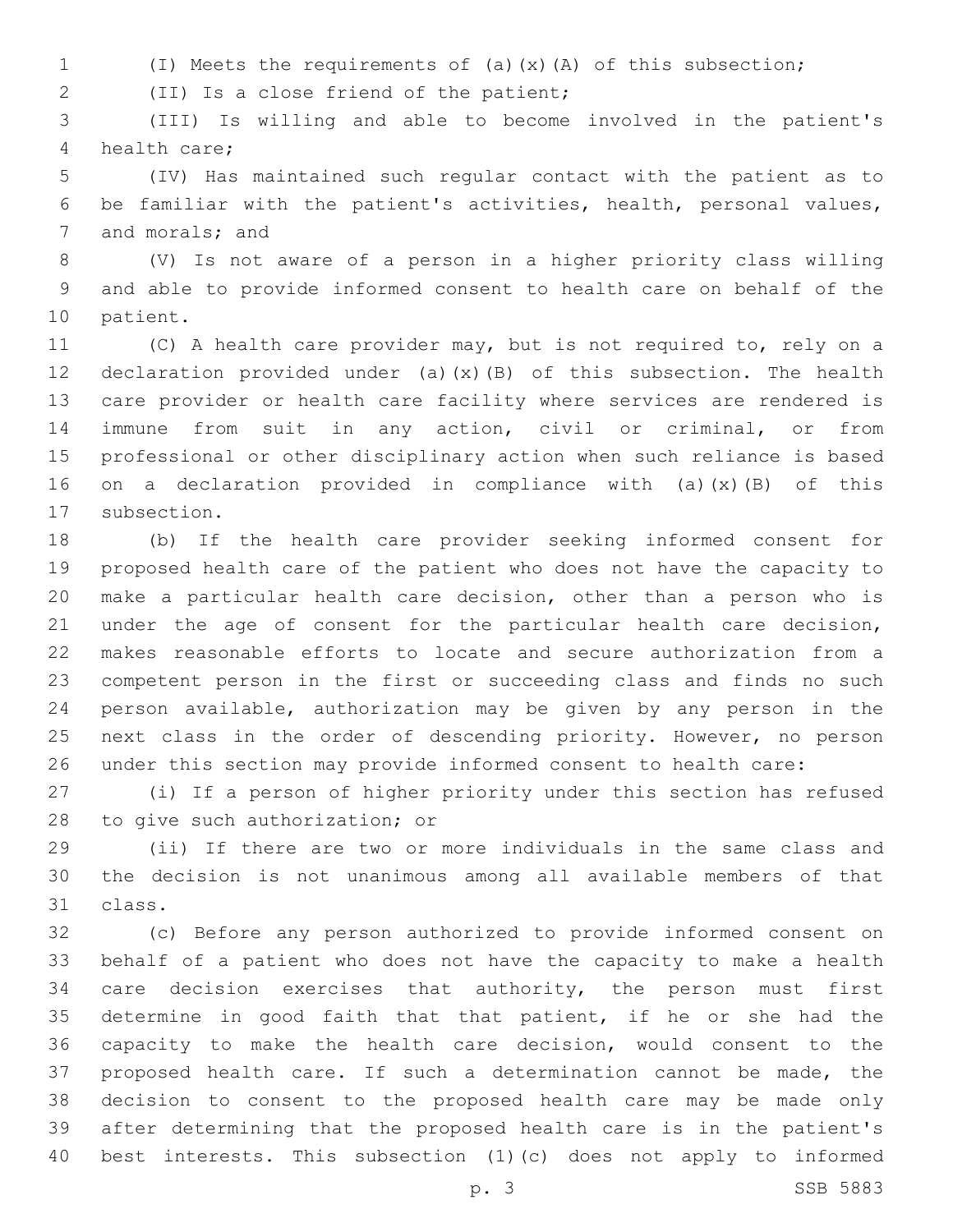consent provided on behalf of a patient who has not reached the age of consent required to make a particular health care decision.

 (d) No rights under Washington's death with dignity act, chapter 70.245 RCW, may be exercised through a person authorized to provide informed consent to health care on behalf of a patient who does not 6 have the capacity to make a health care decision.

 (2) Informed consent for health care, including mental health care, for a patient who is under the age of majority and who is not otherwise authorized to provide informed consent, may be obtained from a person authorized to consent on behalf of such a patient.

 (a) Persons authorized to provide informed consent to health care, including mental health care, on behalf of a patient who is under the age of majority and who is not otherwise authorized to provide informed consent, shall be a member of one of the following classes of persons in the following order of priority:

 (i) The appointed guardian, or legal custodian authorized pursuant to Title 26 RCW, of the minor patient, if any;

 (ii) A person authorized by the court to consent to medical care for a child in out-of-home placement pursuant to chapter 13.32A or 20 13.34 RCW, if any;

21 (iii) Parents of the minor patient;

 (iv) The individual, if any, to whom the minor's parent has given a signed authorization to make health care decisions for the minor 24 patient; and

 (v) A competent adult representing himself or herself to be a relative responsible for the health care of such minor patient or a competent adult who has signed and dated a declaration under penalty of perjury pursuant to chapter 5.50 RCW stating that the adult person is a relative responsible for the health care of the minor patient. Such declaration shall be effective for up to six months from the 31 date of the declaration.

 (b)(i) Informed consent for health care on behalf of a patient who is under the age of majority and who is not otherwise authorized to provide informed consent may be obtained from a school nurse, school counselor, or homeless student liaison when:

 (A) Consent is necessary for nonemergency, outpatient, primary care services, including physical examinations, vision examinations and eyeglasses, dental examinations, hearing examinations and hearing aids, immunizations, treatments for illnesses and conditions, and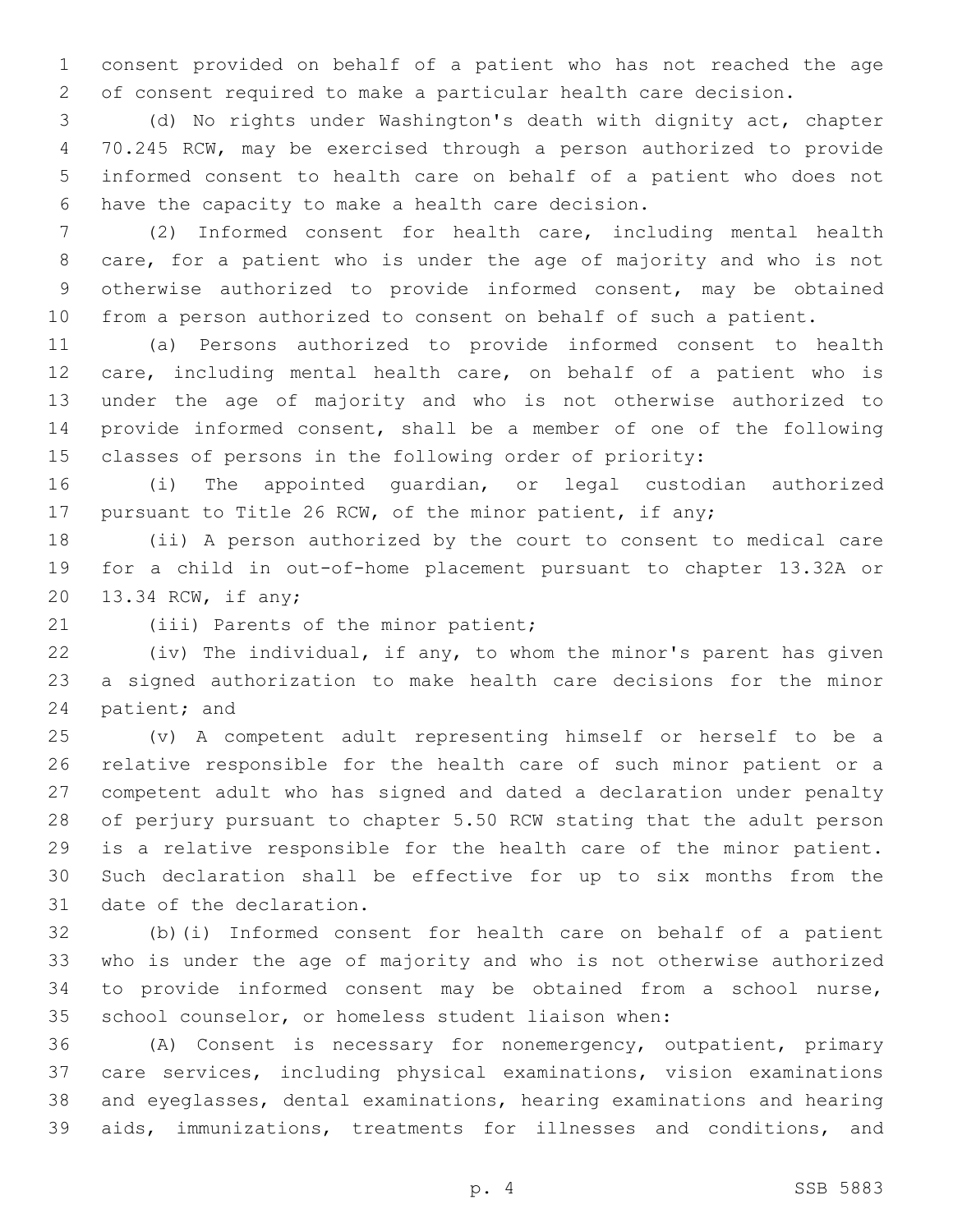routine follow-up care customarily provided by a health care provider in an outpatient setting, excluding elective surgeries;

 (B) The minor patient meets the definition of a "homeless child or youth" under the federal McKinney-Vento homeless education assistance improvements act of 2001, P.L. 107-110, January 8, 2002, 115 Stat. 2005; and6

 (C) The minor patient is not under the supervision or control of a parent, custodian, or legal guardian, and is not in the care and custody of the department of social and health services.

 (ii) A person authorized to consent to care under this subsection (2)(b) and the person's employing school or school district are not subject to administrative sanctions or civil damages resulting from 13 the consent or nonconsent for care, any care, or payment for any care, rendered pursuant to this section. Nothing in this section prevents a health care facility or a health care provider from seeking reimbursement from other sources for care provided to a minor 17 patient under this subsection (2)(b).

 (iii) Upon request by a health care facility or a health care provider, a person authorized to consent to care under this subsection (2)(b) must provide to the person rendering care a declaration signed and dated under penalty of perjury pursuant to chapter 5.50 RCW stating that the person is a school nurse, school counselor, or homeless student liaison and that the minor patient meets the elements under (b)(i) of this subsection. The declaration must also include written notice of the exemption from liability 26 under (b)(ii) of this subsection.

 (c) A health care provider may, but is not required to, rely on the representations or declaration of a person claiming to be a 29 relative responsible for the care of the minor patient, under (a)(v) of this subsection, or a person claiming to be authorized to consent to the health care of the minor patient under (b) of this subsection, if the health care provider does not have actual notice of the falsity of any of the statements made by the person claiming to be a relative responsible for the health care of the minor patient, or person claiming to be authorized to consent to the health care of the 36 minor patient.

 (d) A health care facility or a health care provider may, in its discretion, require documentation of a person's claimed status as being a relative responsible for the health care of the minor patient, or a person claiming to be authorized to consent to the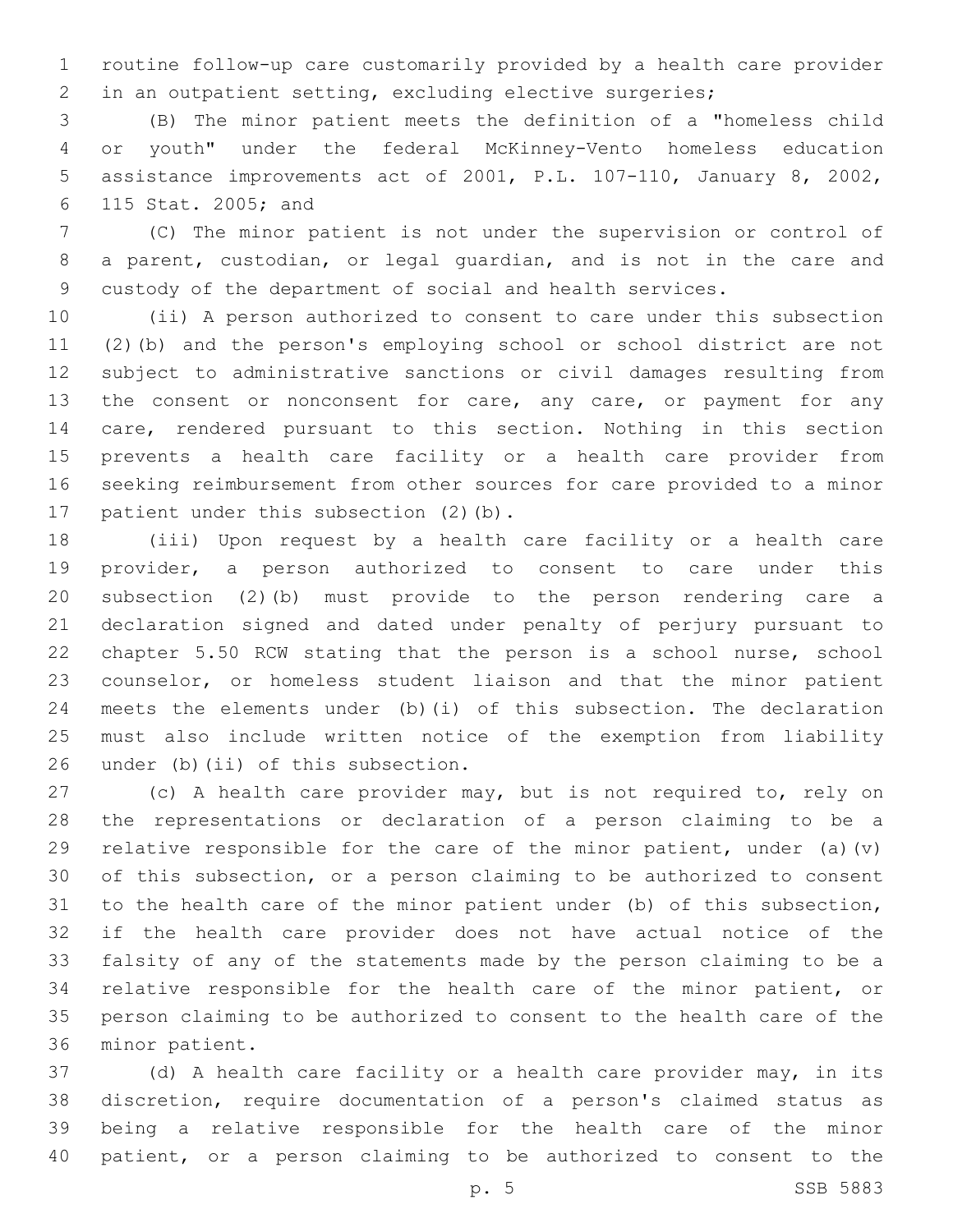health care of the minor patient under (b) of this subsection. However, there is no obligation to require such documentation.

 (e) The health care provider or health care facility where services are rendered shall be immune from suit in any action, civil or criminal, or from professional or other disciplinary action when such reliance is based on a declaration signed under penalty of perjury pursuant to chapter 5.50 RCW stating that the adult person is a relative responsible for the health care of the minor patient under (a)(v) of this subsection, or a person claiming to be authorized to consent to the health care of the minor patient under (b) of this 11 subsection.

 (3) An unaccompanied homeless youth who is under the age of 13 majority, who is not otherwise authorized to provide informed 14 consent, and is unable to obtain informed consent under subsection (2)(b)(i) of this section is authorized to provide informed consent 16 for nonemergency, outpatient, primary care services, including physical examinations, vision examinations and eyeglasses, dental examinations, hearing examinations and hearing aids, immunizations, treatments for illnesses and conditions, and routine follow-up care customarily provided by a health care provider in an outpatient 21 setting, excluding elective surgeries.

(a) For purposes of this subsection:

 (i) "Unaccompanied" means a youth experiencing homelessness while 24 not in the physical custody of a parent or quardian.

25 (ii) "Homeless" means without a fixed, regular, and adequate nighttime residence as set forth in the federal McKinney-Vento homeless education assistance improvements act of 2001, P.L. 107-110, January 8, 2002, 115 Stat. 2005.

 (b) A health care facility or a health care provider may, in its discretion, require documentation that the minor patient under this subsection (3) is an unaccompanied homeless youth. However, there is no obligation to require such documentation. Acceptable documentation that a minor patient is an unaccompanied homeless youth includes a written or electronic statement signed under penalty of perjury 35 pursuant to chapter 5.50 RCW by:

 (i) Staff at a governmental or nonprofit human services agency or homeless services agency;

(ii) An attorney representing the minor patient; or